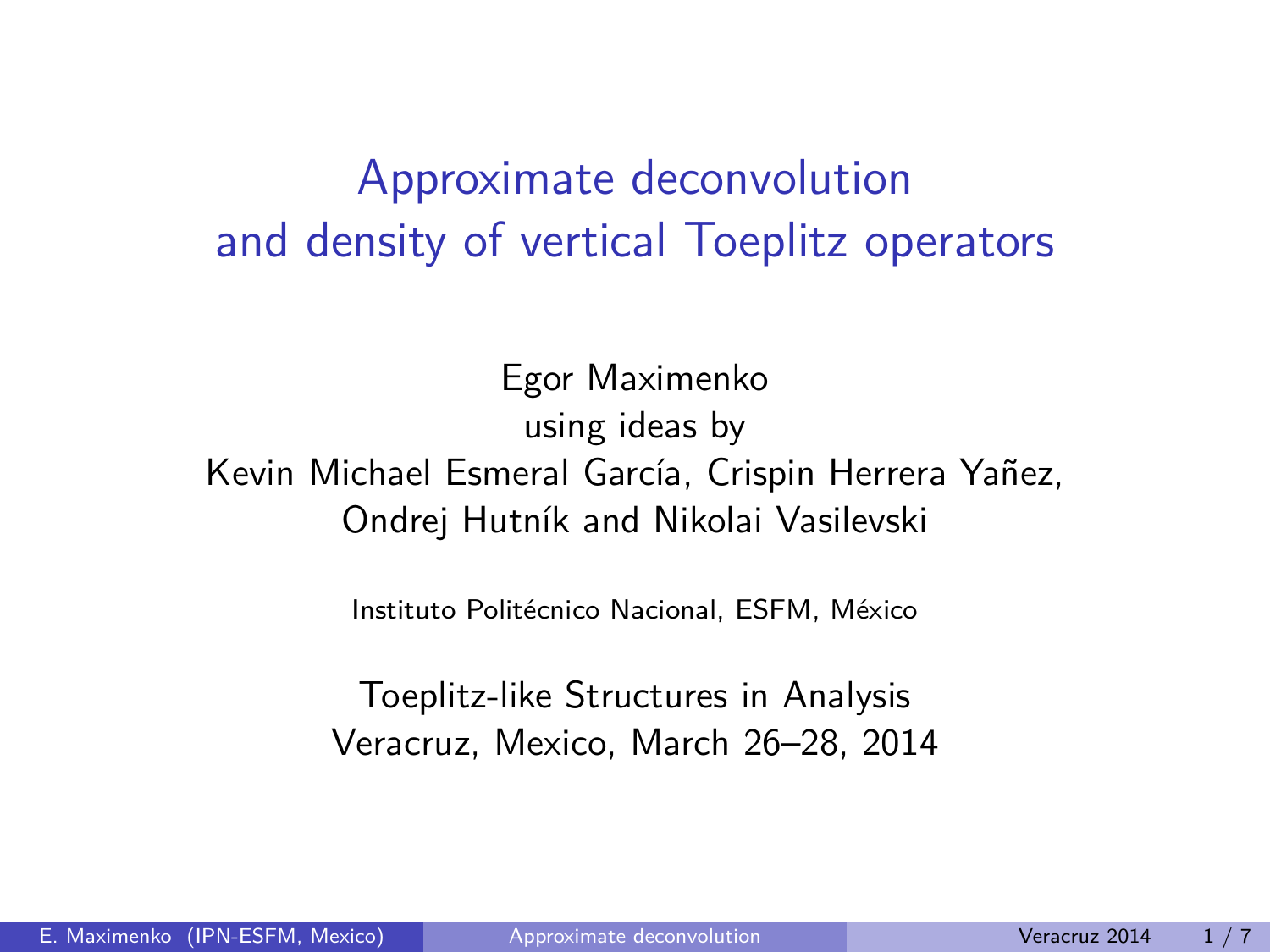# **Outline**

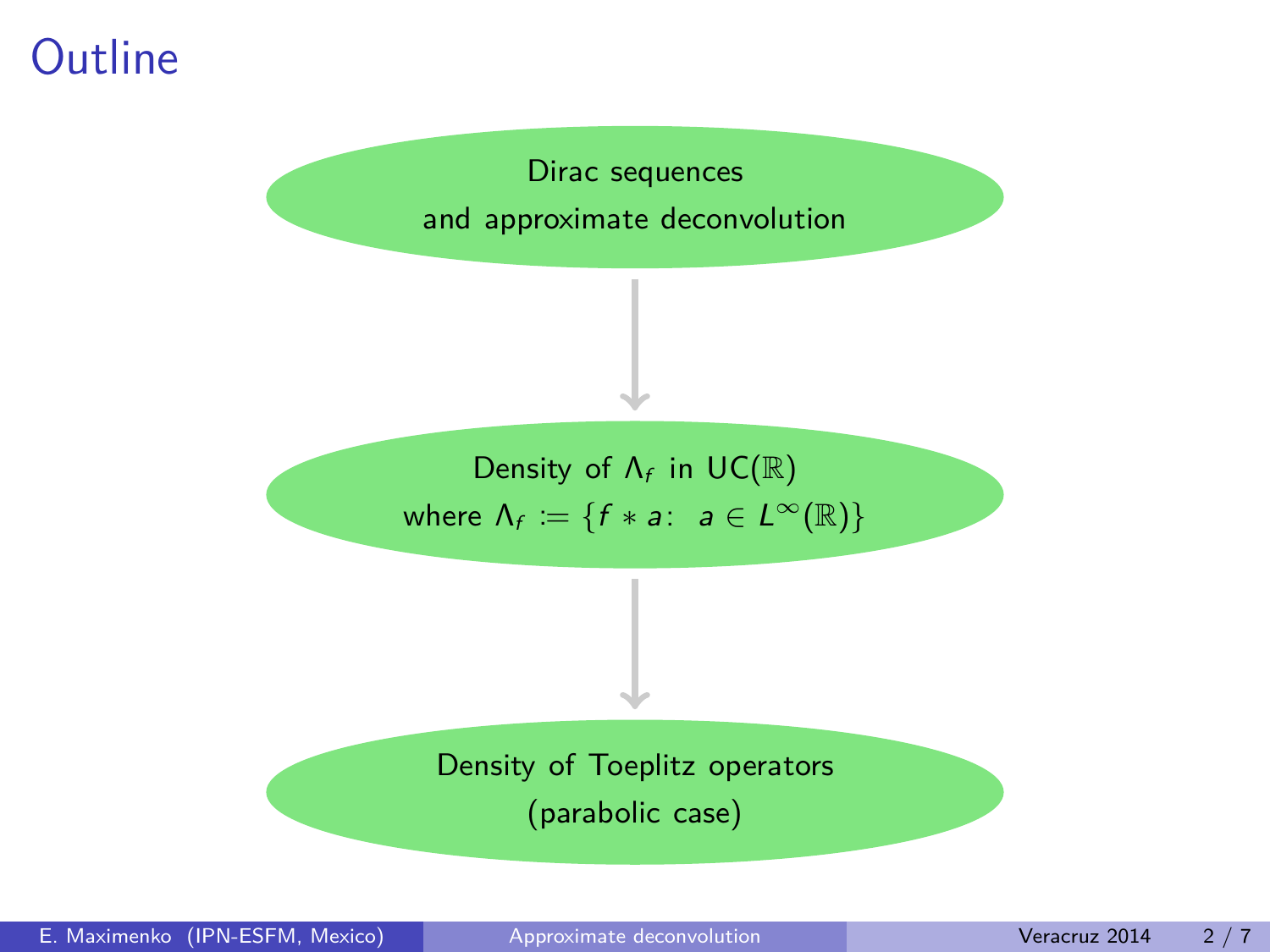## Dirac sequences

### Definition

A *Dirac sequence* is a sequence  $(u_n)_{n\in\mathbb{N}}$  in  $L^1(\mathbb{R})$  such that:

\n- \n
$$
u_n(x) \geq 0
$$
 for every  $x \in \mathbb{R}$ ,  $n \in \mathbb{N}$ .\n
\n- \n $\int_{\mathbb{R}} u_n(x) \, dx = 1$  for every  $n \in \mathbb{N}$ .\n
\n- \n For every  $\delta > 0$ ,  $\lim_{n \to \infty} \int_{|x| \geq \delta} u_n(x) \, dx = 0$ .\n
\n

Some properties of Dirac sequences:

• If 
$$
f \in L^1(\mathbb{R})
$$
, then  $||f * u_n - f||_1 \to 0$ .

• If 
$$
1 < p < +\infty
$$
 and  $f \in L^p(\mathbb{R})$ , then  $||f * u_n - f||_p \to 0$ .

**3** If  $f \in UC(\mathbb{R})$ , then  $||f * u_n - f||_{\infty} \to 0$ .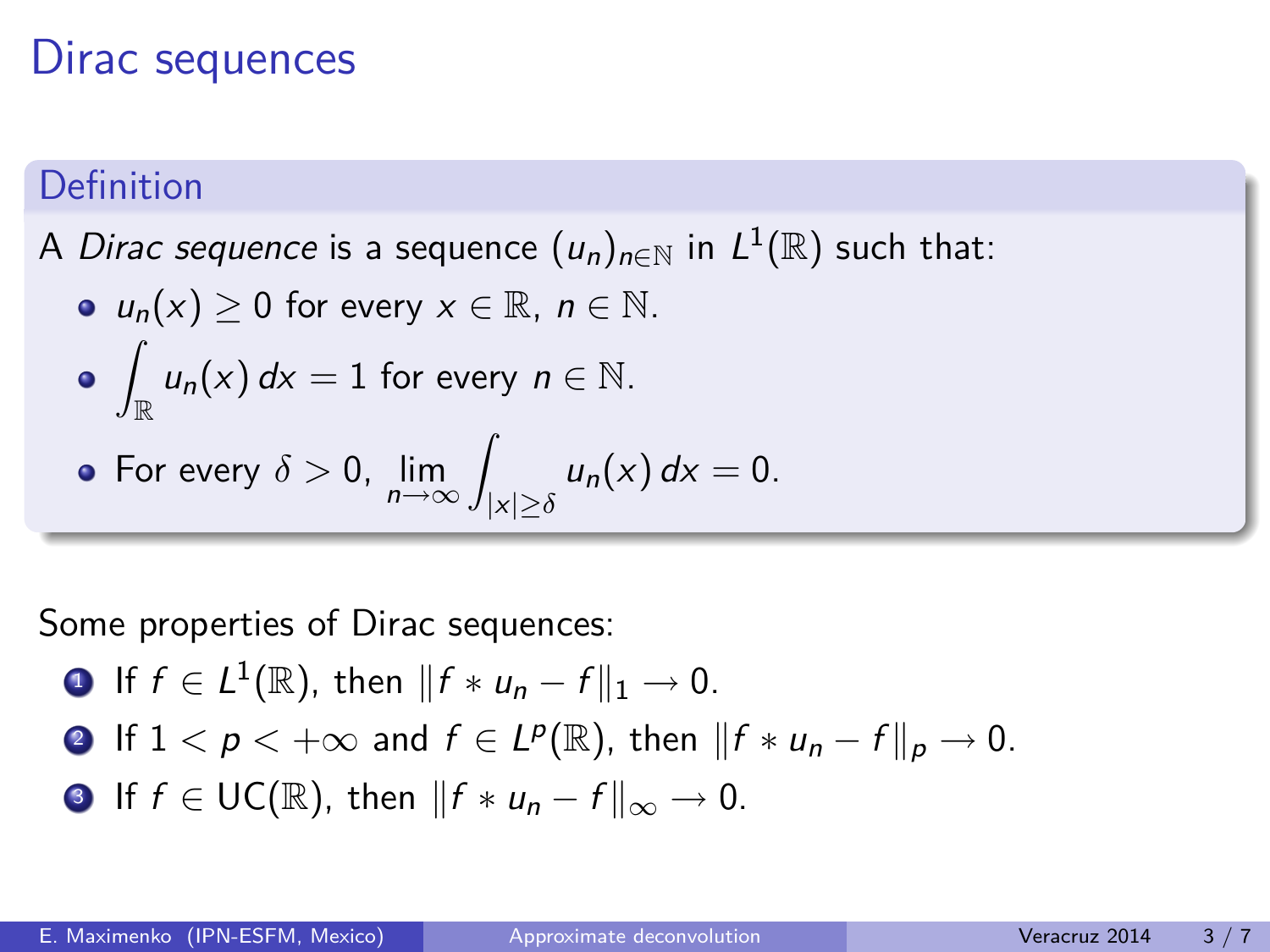Theorem 1 (approximate deconvolution for the Schwartz class)  $f \in \mathcal{S}(\mathbb{R})$  $0 \notin \widehat{f}(\mathbb{R})$ =⇒  $\exists$  sequence  $(g_n)_{n\in\mathbb{N}}$  in  $\mathcal{S}(\mathbb{R})$  such that  $(f * g_n)_{n \in \mathbb{N}}$  is a Dirac sequence

#### Proof.

Let  $(u_n)_{n\in\mathbb{N}}$  be a Dirac sequence such that supp $(\hat{u}_n)$  are compacts. Put

$$
G_n:=\frac{\widehat{u}_n}{\widehat{f}}.
$$

 $G_n \in C^{\infty}(\mathbb{R})$  and supp $(G_n)$  is compact, therefore  $G_n \in \mathcal{S}(\mathbb{R})$ . Since the class  $S(\mathbb{R})$  is Fourier-invariant,  $\exists g_n \in S(\mathbb{R})$  such that  $\hat{g}_n = G_n$ .

$$
\widehat{f * g_n} = \widehat{f} G_n = \widehat{u}_n \qquad \Longrightarrow \qquad f * g_n = u_n.
$$

Note: Theorem 1 stays true for  $f \in L^1(\mathbb{R})$ ,  $0 \notin \widehat{f}(\mathbb{R})$ .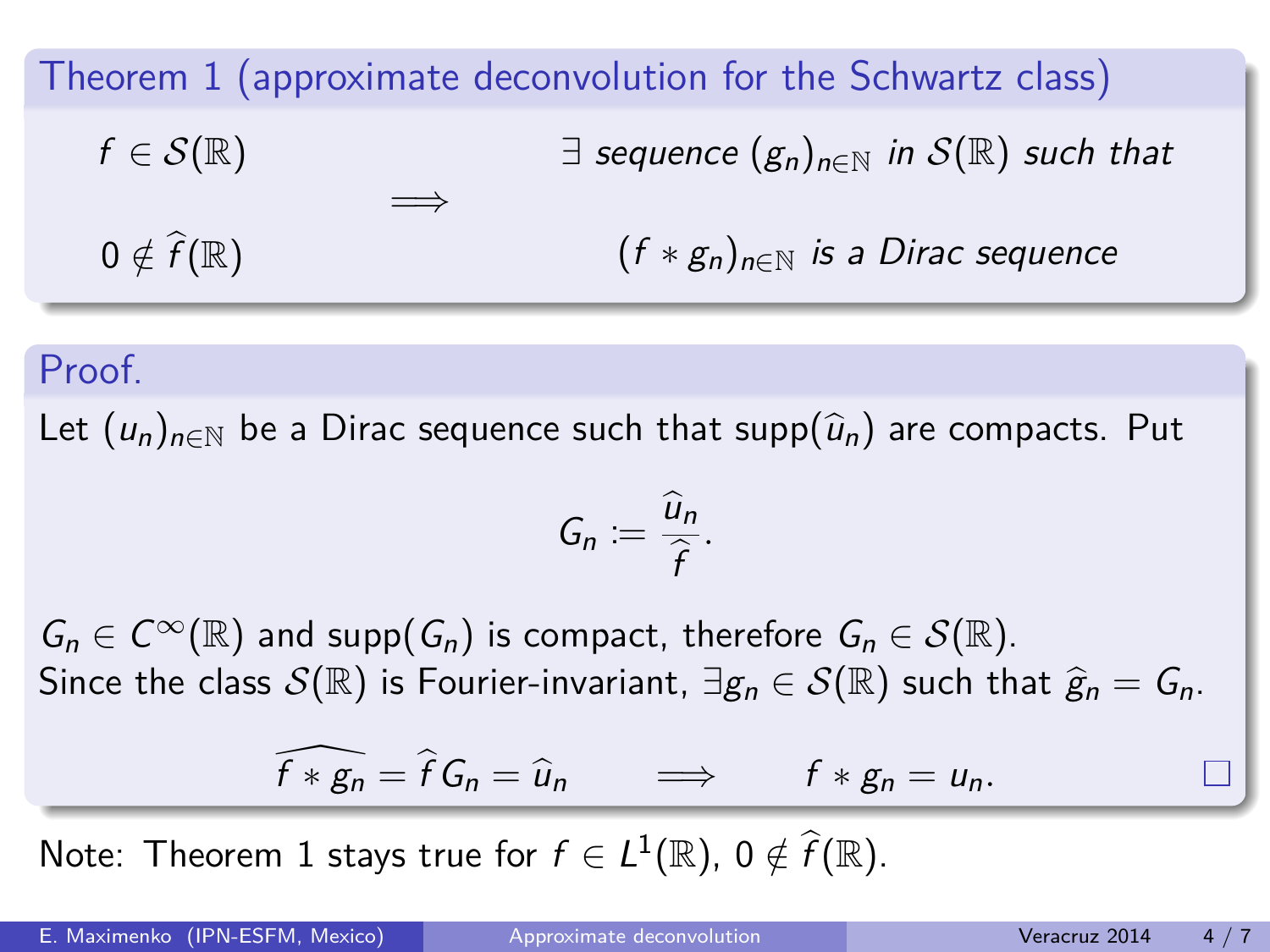## T2 (convolutions are dense in  $UC(\mathbb{R})$ )

$$
f \in \mathcal{S}(\mathbb{R})
$$
  
\n
$$
0 \notin \widehat{f}(\mathbb{R}) \qquad \Longrightarrow \qquad \Lambda_f \quad \text{is a dense subset of } UC(\mathbb{R})
$$
  
\n
$$
\Lambda_f := \{ f * a: a \in L^{\infty}(\mathbb{R}) \}
$$

#### Proof.

By properties of the convolution,  $\Lambda_f$  is a subset of  $\mathsf{UC}(\mathbb{R}).$ 

Let  $\sigma \in \mathsf{UC}(\mathbb{R})$ . We have to approximate  $\sigma$  by elements of  $\Lambda_f$ . Construct  $(g_n)_{n=1}^{\infty}$  and  $(u_n)_{n=1}^{\infty}$  as in Theorem 1, and put

$$
a_n=g_n*\sigma.
$$

Then  $a_n \in L^{\infty}(\mathbb{R})$  and

$$
f * a_n = f * g_n * \sigma = u_n * \sigma \qquad \xrightarrow{\text{in } \text{UC}(\mathbb{R})} \sigma.
$$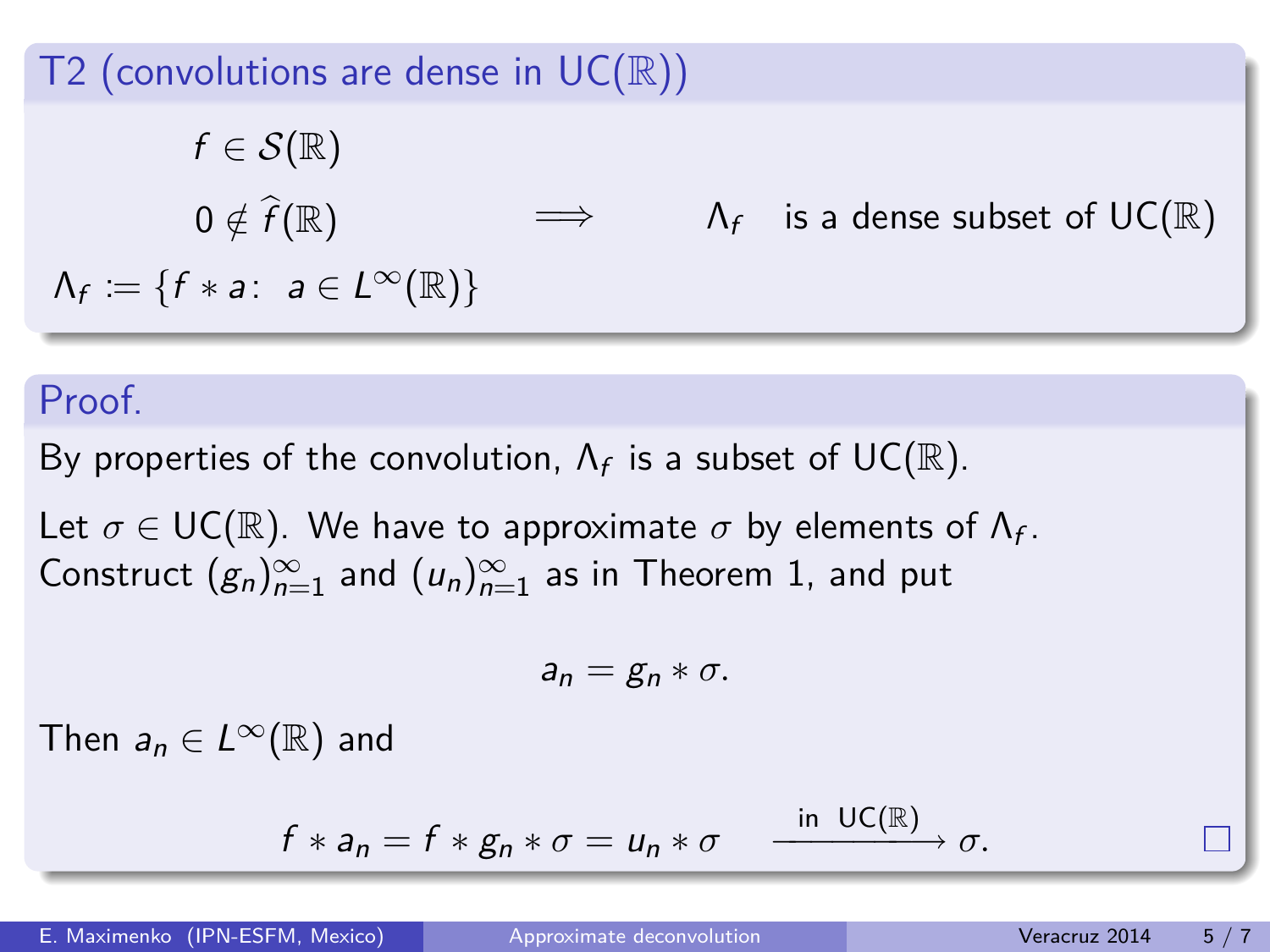# Density of Toeplitz operators (unweighted parabolic case)

Vasilevski proved that all vertical Toeplitz operators acting on  $\mathcal{A}^2(\Pi)$ can be diagonalized by one unitary operator  $R\colon \mathcal{A}^2(\Pi) \to L^2(\mathbb{R}_+).$ 

$$
RT_bR^{-1}=M_{\gamma_b}, \qquad \gamma_b(x)=\int_0^{+\infty}b\left(\frac{u}{2x}\right)\mathrm{e}^{-u}\;du.
$$

Denote by  $\mathfrak G$  the set of the functions  $\gamma_b$ :

$$
\mathfrak{G}:=\{\gamma_b\colon\ b\in L^\infty(\mathbb{R}_+)\}.
$$

Natural problems:

- describe the closure of  $\mathfrak{G}$  in  $L^{\infty}(\mathbb{R}_{+})$ ;
- describe the  $C^*$ -algebra generated by  $\mathfrak{G}.$